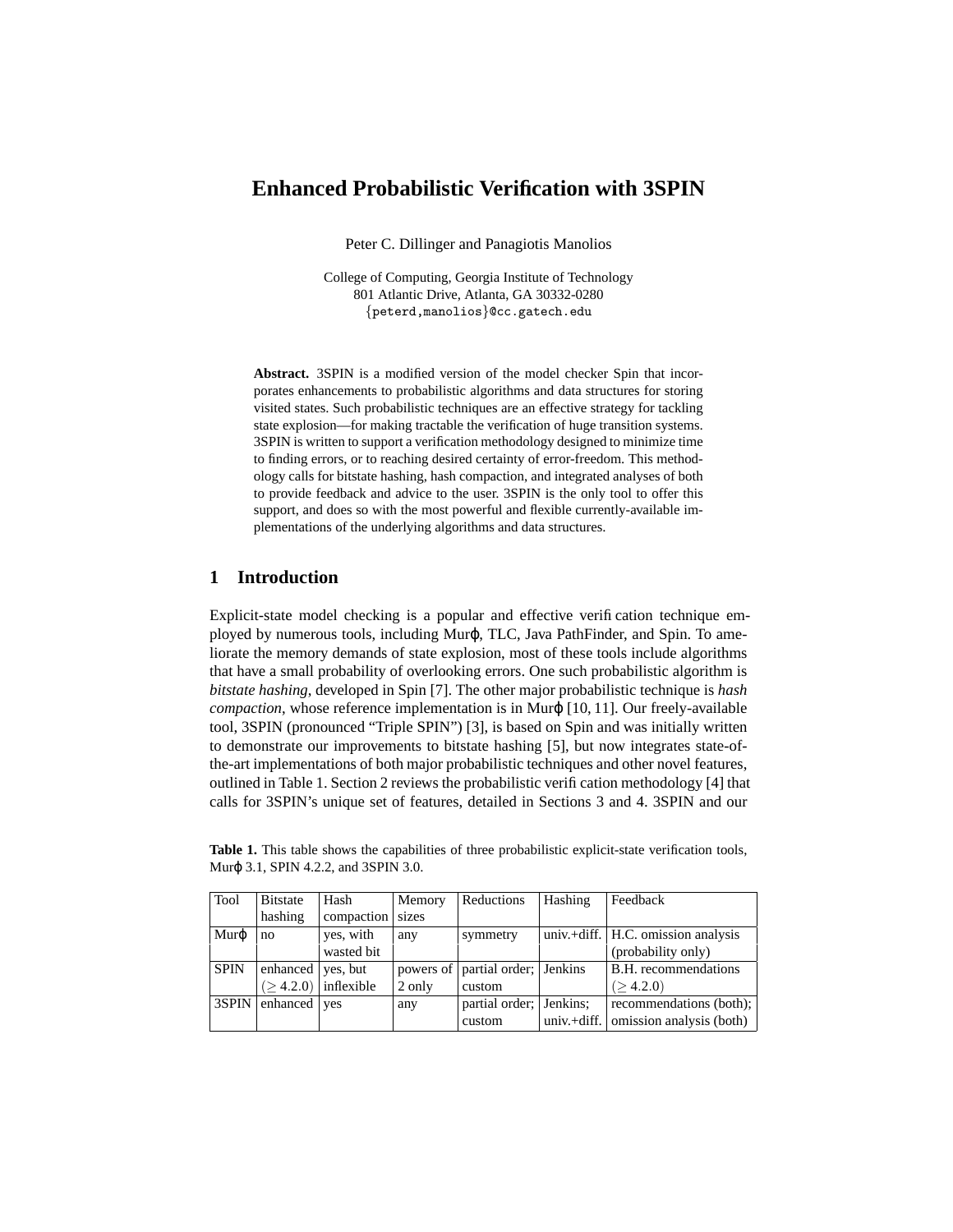methodology enable the user to more efficiently reach her verification goal while preserving all of Spin's existing functionality.

### **2 Methodology**

In previous work [4] we describe a methodology for utilizing both bitstate hashing and hash compaction that attempts to minimize the time to finding errors (if present) or to reaching whatever certainty the user considers adequate to concluding that the model satisfies the desired properties.

Bitstate hashing and hash compaction are probabilistic data structures used to represent sets. They support the standard *add* and *query* operations, but a query on an element that is not in the set may succeed, yielding a false positive. Their probabilistic nature allows for memory-efficient representations of large sets, a crucial requirement for model checkers which have to keep track of (potentially very large) sets of visited states. Bitstate hashing identifies states with a chosen number of addresses of a bit-vector; when a state is visited the corresponding bits are set. Hash compaction stores hashed states in a table with a fixed number of cells. Figure 1 emphasizes the key difference between the data structures, which we expand upon in our methodology description below.



**Fig. 1.** These graphs show the accuracy of three probabilistic verification techniques/configurations for various state space sizes. In both graphs, lower is better. The data points for "Hash compaction" and "Bitstate  $(k=24)$ " are obtained with data structures optimized for a state space size of  $10^8$ , using 400MB of memory. The graphs show the accuracy of the data structures as the size of the state space varies. In both graphs, lower is better according to the respective criterion. The left graph shows the probability that any omissions occur, while the right graphs shows the expected percentage of states omitted. "Bitstate (k=24)" and "Supertrace (k=3)" are instances of bitstate hashing setting 24 and 3 bits per state respectively. "Hash compaction" shows the expected results of using 32-bit hash compaction, which in this case has a maximum visitable size of about 105 million states. The results are obtained mostly analytically, as in [4].

**When the state space size is completely unknown**, as when first attempting to verify a model, use *supertrace*, which is bitstate hashing configured to set a small number of bits per state, such as Holzmann's recommendation of three. In such cases, supertrace is the best choice because of its low percentage of omitted states over a wide range of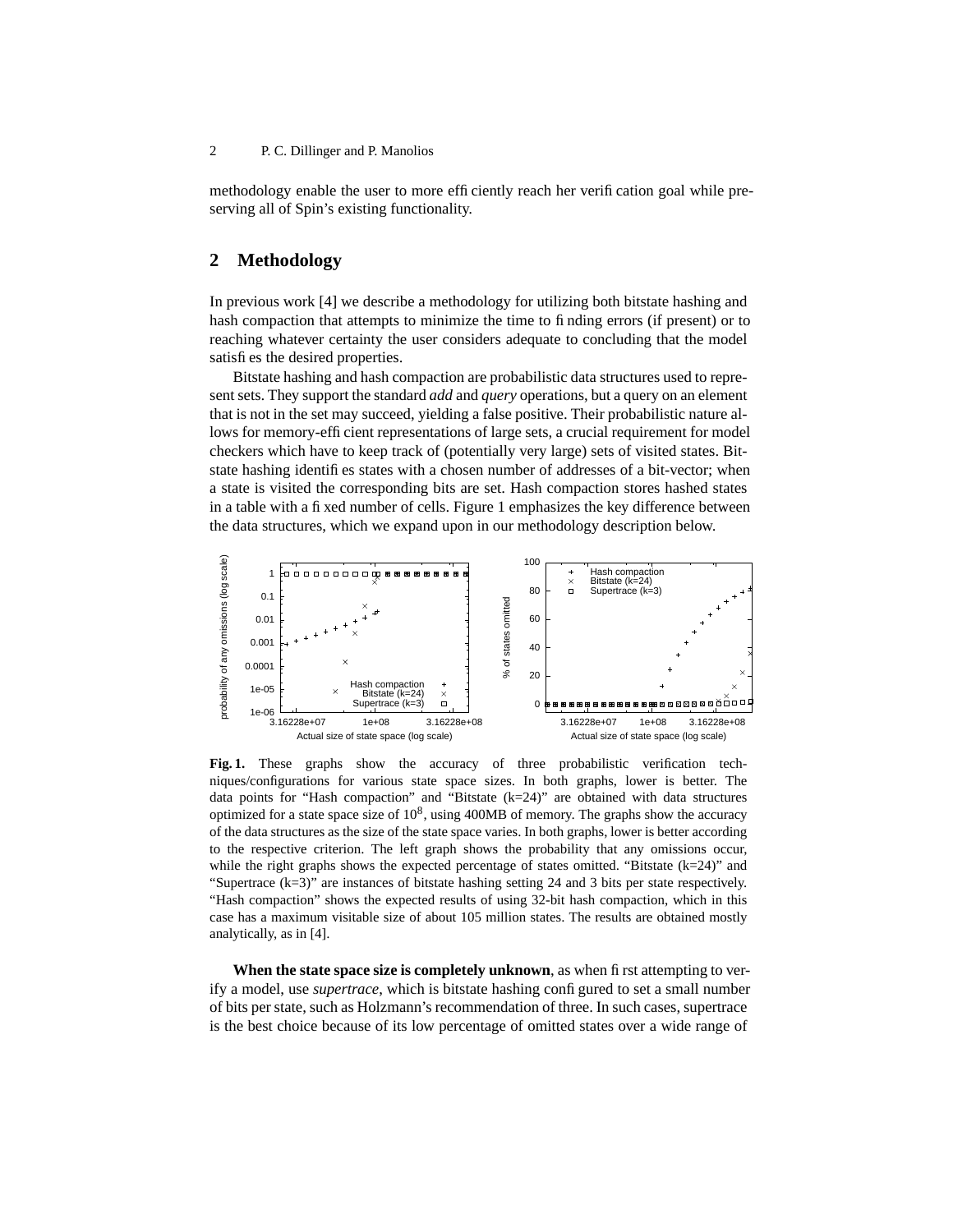state space sizes (see right graph in Figure 1). Supertrace tends to find errors quickly if they exist, but is not the most productive technique for demonstrating error-freedom.

**When we know the size of the state space rather accurately**, as when iteratively building confidence of error-freedom in a model, use *hash compaction*, because of its superior accuracy when tuned for a known state space size. The left graph of Figure 1 shows that when the actual state space size is 80–100% of the maximum size, hash compaction is the most accurate. The graphs also show that if the table ends up far from full (left 1/3rd of left graph) or if it overflows (right half of right graph), hash compaction is not the best choice.

**When we have a rough estimate of the state space size**, as when verifying a modified version of a previously-verified model, use *bitstate hashing* configured to set a number of bits per state optimized for that estimate (shown in [4]). When that number is significantly larger than supertrace's 3 bits, this approach is likely to be much more accurate. Furthermore, it can tolerate much more deviation from the estimate than hash compaction can, because hash compaction becomes pretty useless if its table fills up. Making a small change to a model can easily change its state space size by a factor of 2 or more, which bitstate hashing tolerates *much* better than hash compaction.

In the following sections, we explain how among currently-available tools, 3SPIN best supports this unified approach in terms of features, performance, and ease of use.

## **3 Feedback**

The most notable feature of 3SPIN supporting our methodology is the feedback it provides after a verification run fails to find an error. In both bitstate mode and hash compaction mode, 3SPIN is the only tool that features both omission analysis and recommendations. The omission analysis returns a probability of omitting any states or an expected number of states omitted [4] along with an indication of the reliability of that result. This helps the user understand the degree to which he can be certain the model satisfies the desired properties.

Because the configuration of the algorithms can make a big impact on accuracy, 3SPIN also incorporates analyses for predicting the best settings for reverifying the same (or a similar) model [4]. This analysis involves estimating the state space size, but we also incorporate heuristics for predicting the reliability of that estimate. Pursuant to our methodology, this enables 3SPIN to give advice on whether to follow-up with hash compaction or bitstate hashing.

As Table 1 shows, only 3SPIN supports this rich set of feedback features. In fact, Spin's support for recommendations in bitstate mode is derived from earlier versions of 3SPIN.

### **4 Other Improvements or Features**

This section discusses the rest of 3SPIN's core features, following Table 1 from left to right.

**Bitstate hashing.** The first release of 3SPIN focused on improvements to bitstate hashing that have since been integrated into Spin, starting with version 4.2.0. Prior to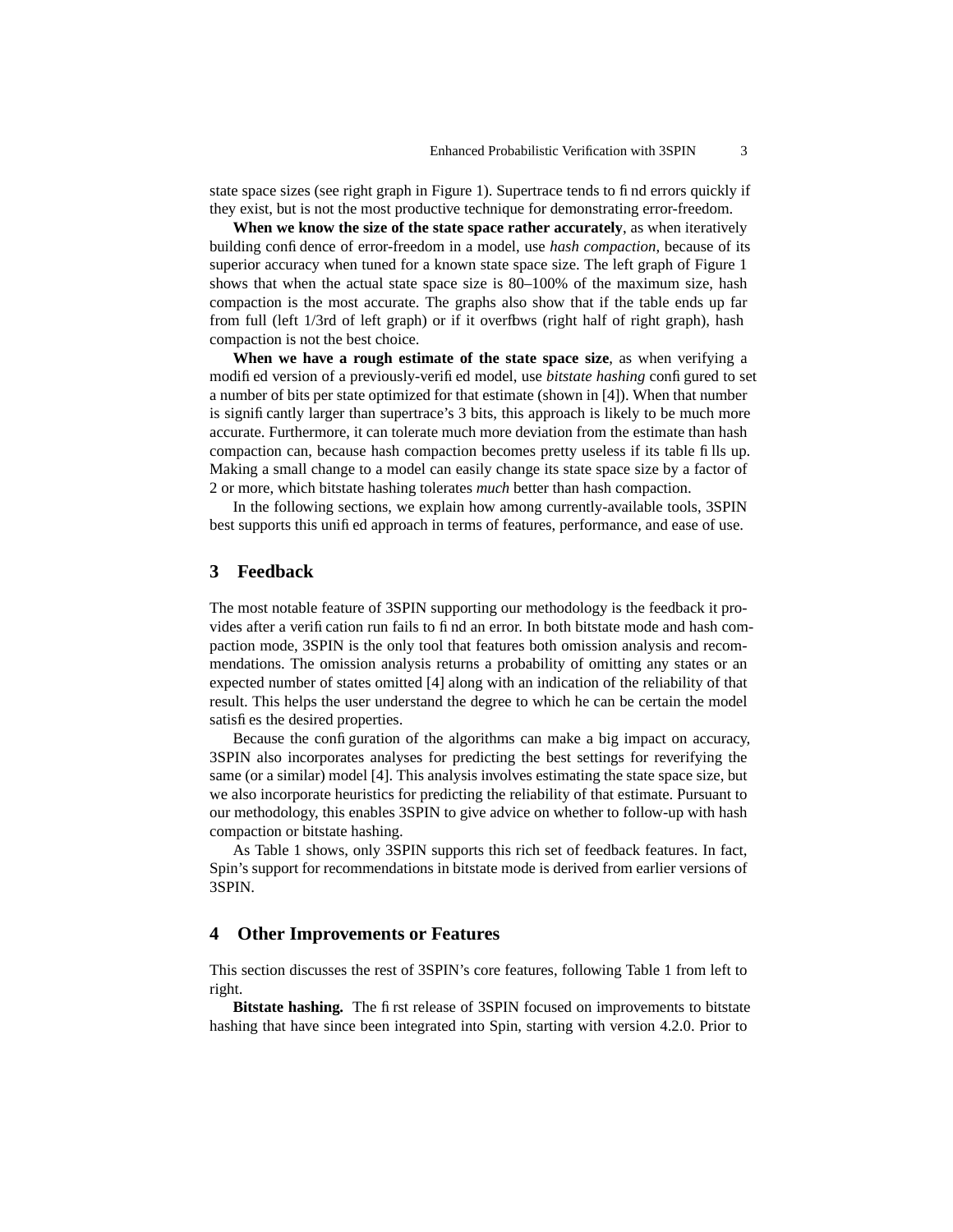our work, it was believed that if memory was not terribly constrained (say 8 or more bits per state) the bitstate hashing configuration with the best accuracy was inherently slow—too slow to be more productive than iteratively using a suboptimal but fast configuration [7]. Our improvement [5, 4] eliminates most of that overhead by reusing hash information in an intelligent, accuracy-preserving way.

This improvement has allowed our methodology to utilize fast *and* accurate bitstate hashing configurations, when one has a rough estimate of the state space size.

**Hash compaction.** Spin's implementation of hash compaction is very limited. It only supports compacted state sizes of 32 to 64 bits per state in 8 bit increments, and the size of the table must be a power of 2 (discussed in **Memory sizes** below). Both limitations inhibit Spin's ability to take advantage of available memory in minimizing the possibility of overlooking an error.

As of version 2.0, 3SPIN has its own implementation of hash compaction. Both Murϕ and 3SPIN support all compacted state sizes from 4 bits to 64 bits. The extent of this range is justified as follows: when fewer than about 10 bits per state are available, bitstate hashing is superior to hash compaction; 3SPIN makes recommendations accordingly. On the high end, using a compacted state size of 64 bits is so accurate that, even if the table is almost full, the probability of *any* omissions is on the order of one in trillions. At this level of accuracy, random hardware errors are probably more likely to cause error omission than algorithmic losses.

3SPIN's implementation actually improves upon Muro's (which is better than Spin's) in the way it determines whether a cell in the table is occupied. In addition to the memory dedicated to the compacted state, Murϕ allocates a single-bit flag with each cell of the compacted table to indicate whether the cell has a state stored in it. 3SPIN instead reserves the compacted state "0" to indicate that a cell is not used. As a result, 3SPIN can use the bit saved to increase the compacted state size and nearly cut in half the probability of omitting an error when using the same amount of memory as Murϕ.

**Memory sizes.** An informed choice to use a probabilistic technique is motivated by memory constraints with respect to state space size, but Spin limits the user to only power-of-2 sizes for its probabilistic data structures. 3SPIN allows its data structures to be of any size addressable on a 32-bit machine. Keep in mind that allocating more memory to either data structure *always* makes it more accurate—and the impact is significant. For example, when using  $1024MB$  of memory for  $k = 21$  bitstate hashing on 300 million states, the search expects to omit about 20 states. Using 3SPIN with 1750MB instead leads to less than a 1% chance of omitting *any* states. If you also increase *k* to 35, there is less than 1 in 1000 chance of omitting any states.

**Reductions.** A vital component to tackling state explosion is exploiting automatic techniques for reducing the state space. Murϕ has language support for specifying systems in a way that enable them to be symmetry-reduced at verification time [1]. 3SPIN does not explicitly support this type of reduction, but it does support the reductions allowed by SPIN's bitstate mode, including automatic partial-order reductions [6]. Spin's support of embedded C code also facilitates custom reductions, such as a manuallycoded symmetry reductions [8].

**Hashing.** In the first release of 3SPIN, we showed how to get more hash information from the hash function used by Spin, the Jenkins LOOKUP2 hash function [9],